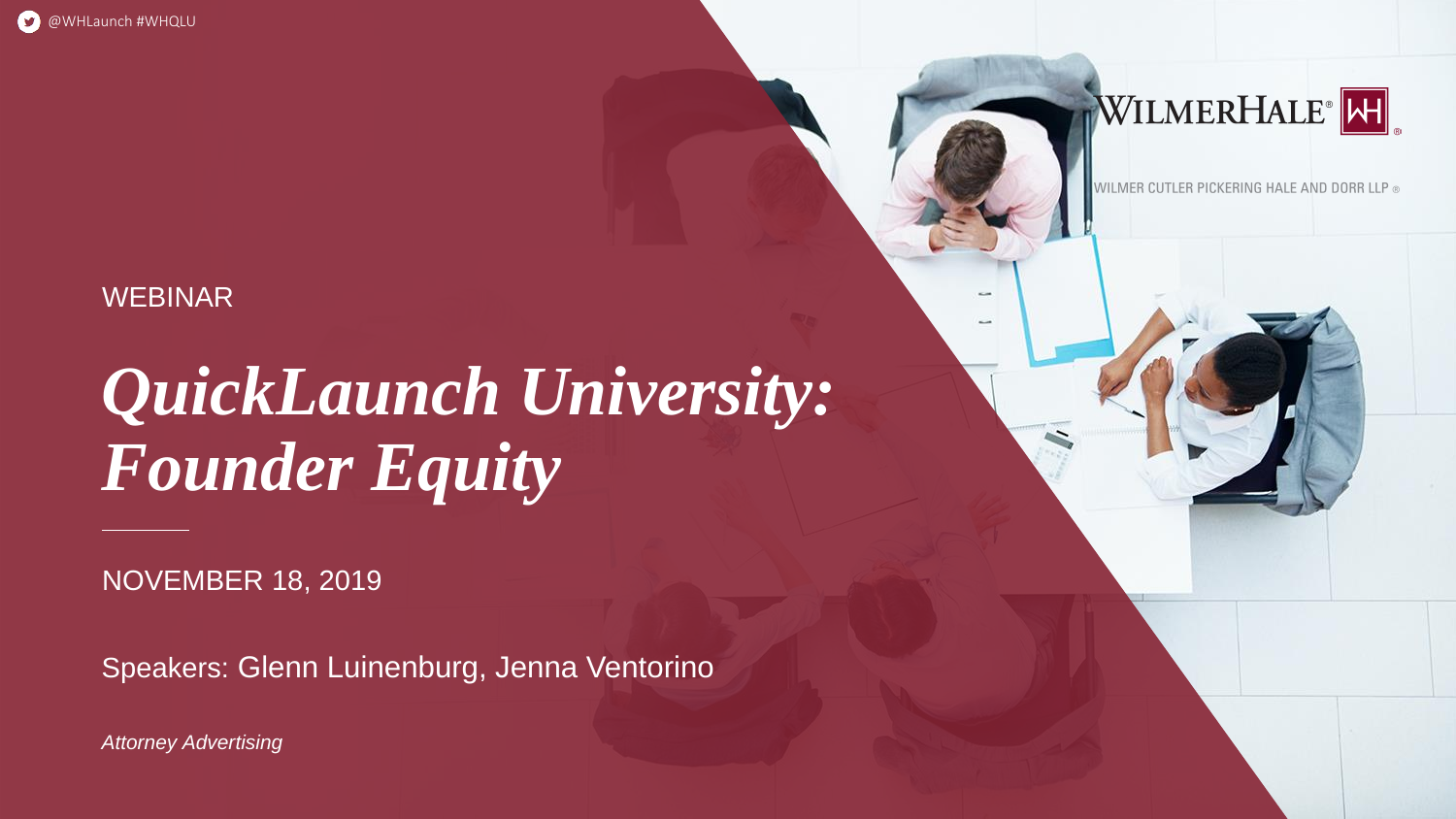- Participants are in listen-only mode
- Submit questions via the Q&A feature
- Questions will be answered as time permits
- Offering 1.0 CLE credit in California and New York\*



## *Webinar Guidelines*

*WilmerHale has been accredited by the New York State and California State Continuing Legal Education Boards as a provider of continuing legal education. This program is being planned with the intention to offer CLE credit in California and non-transitional CLE credit in New York. This program, therefore, is being planned with the intention to offer CLE credit for experienced New York attorneys only. Attendees of this program may be able to claim England & Wales CPD for this program. WilmerHale is not an*  accredited provider of Virginia CLE, but we will apply for Virginia CLE credit if requested. The type and amount of credit awarded *will be determined solely by the Virginia CLE Board. Attendees requesting CLE credit must attend the entire live program. CLE credit is not available for those who watch on-demand webinar recordings.*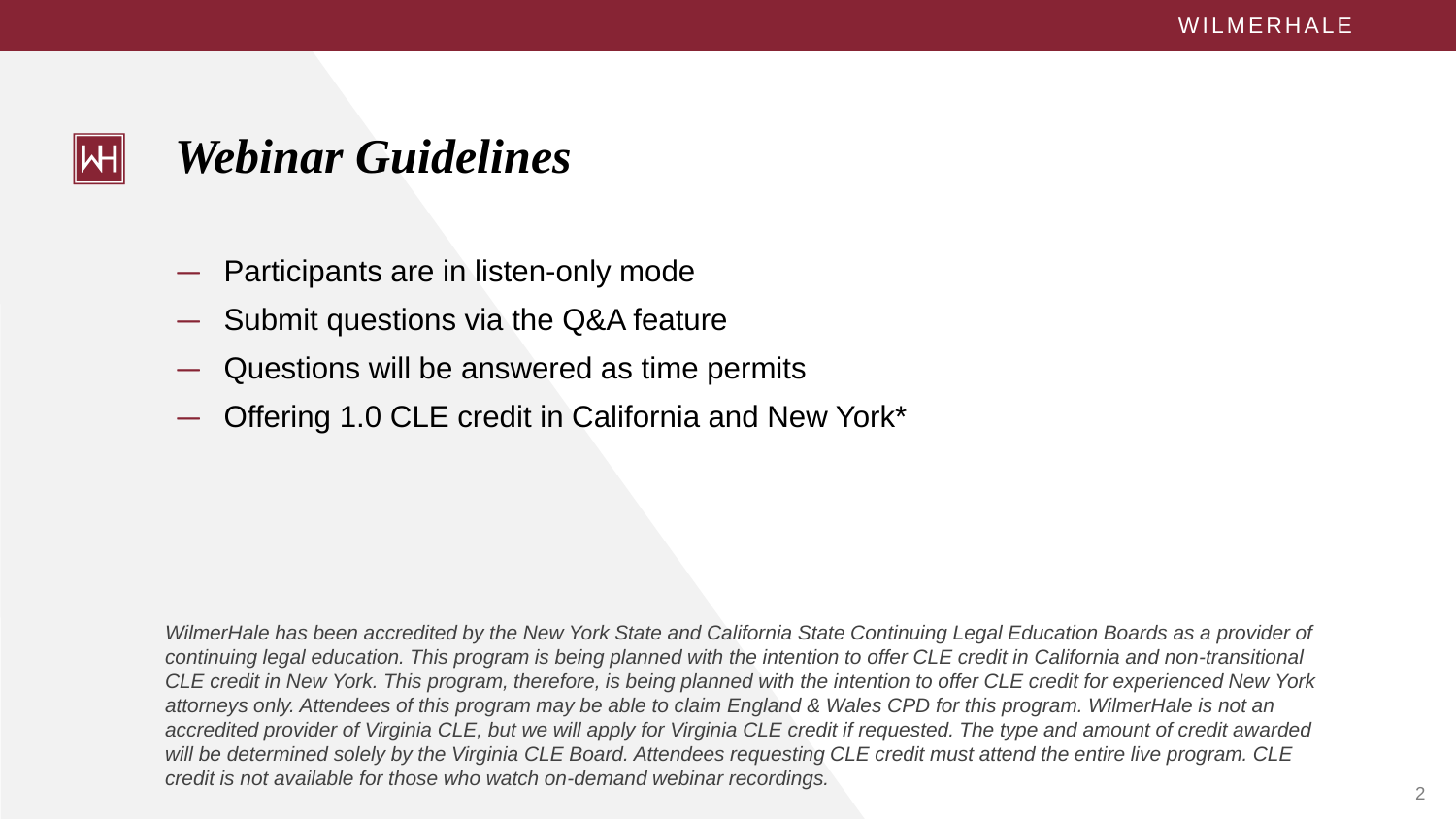WEBINAR *Speakers*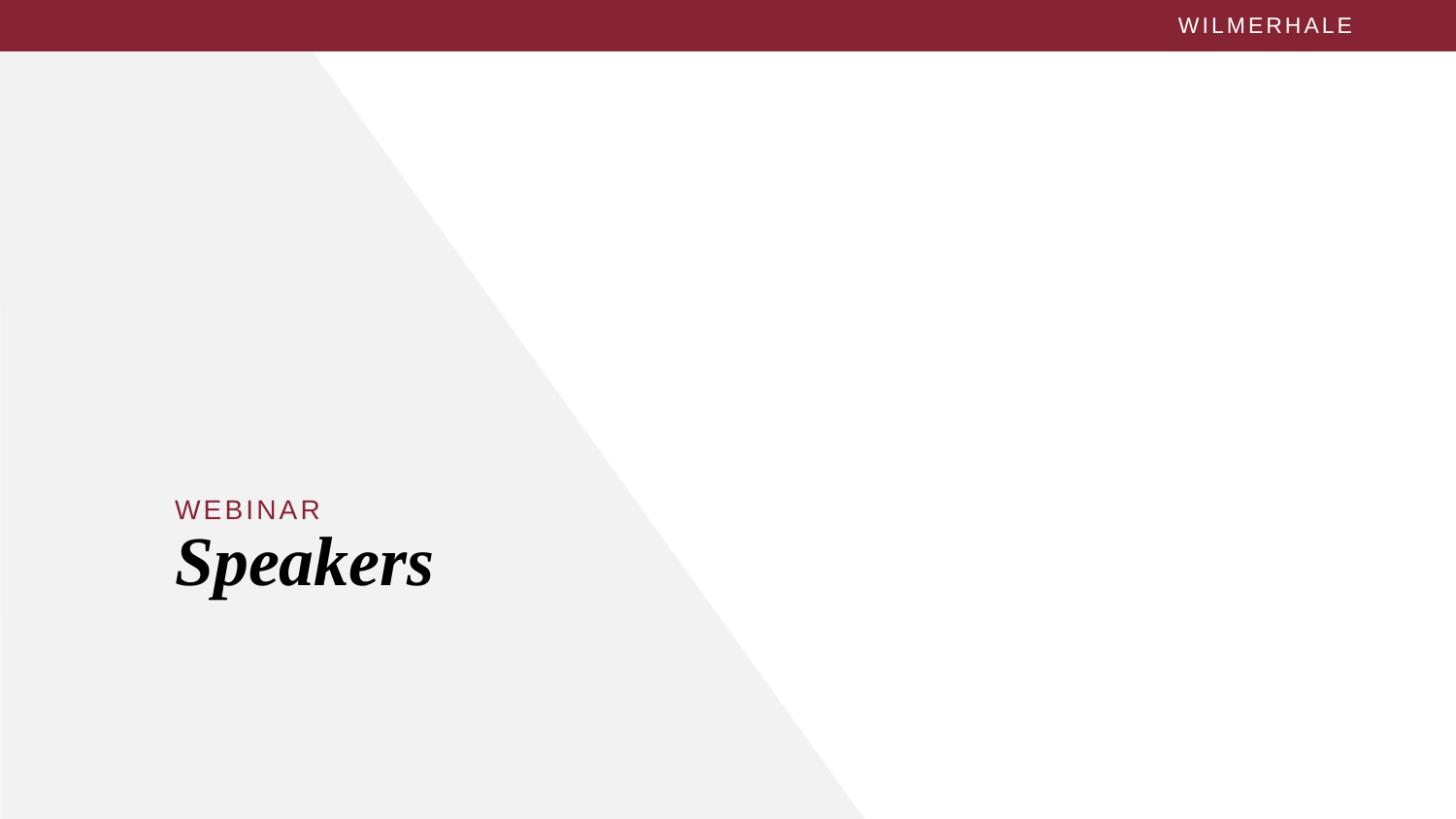

**Glenn Luinenburg** Partner **WilmerHale** 



**Jenna Ventorino** Counsel WilmerHale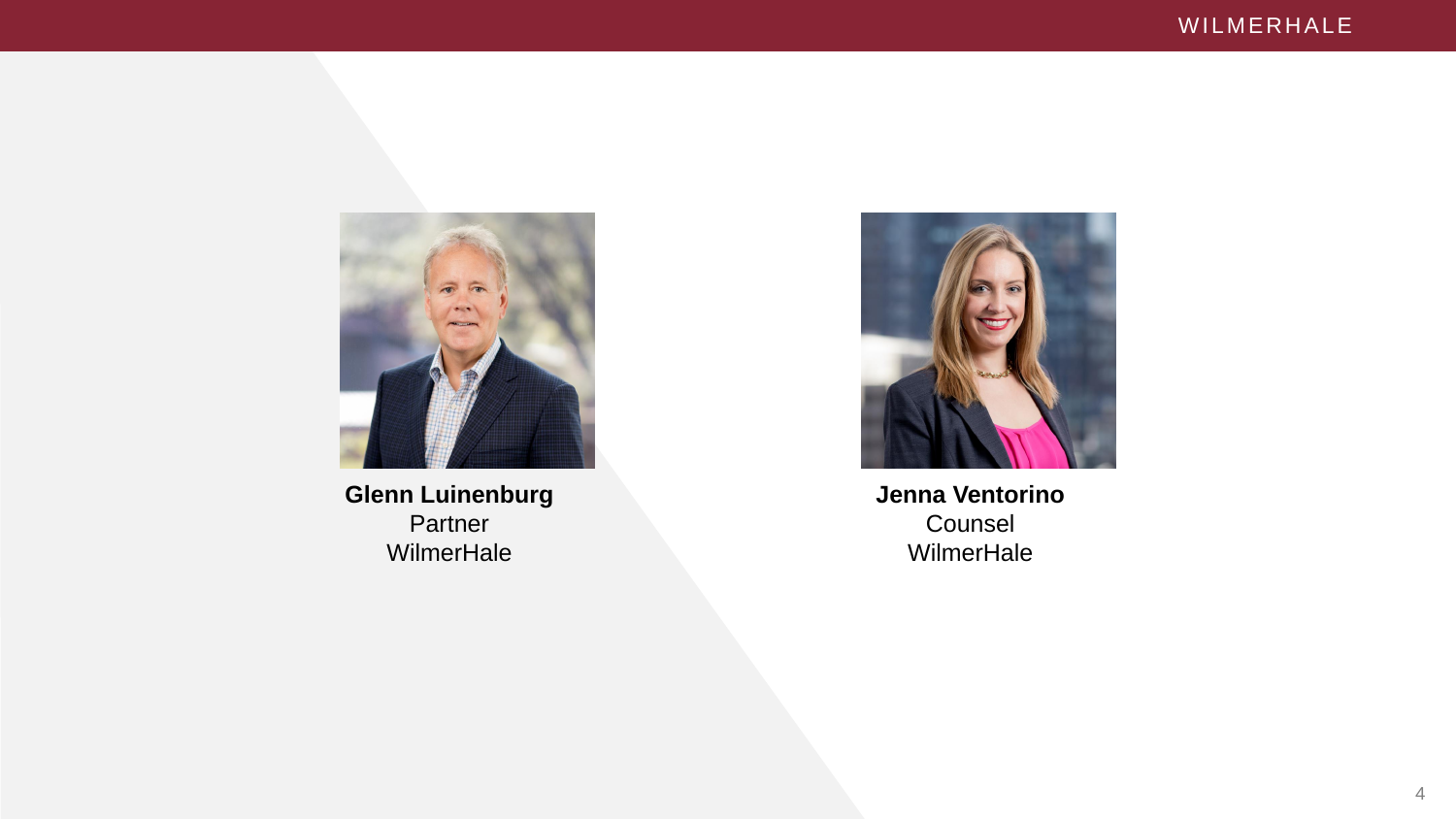

### *Agenda*

What Does it Mean to be a Founder? How to Allocate Founder Equity Vesting and 83(b) Elections Founder Stock Alternatives Additional Restrictions on Founder Stock Additional Resources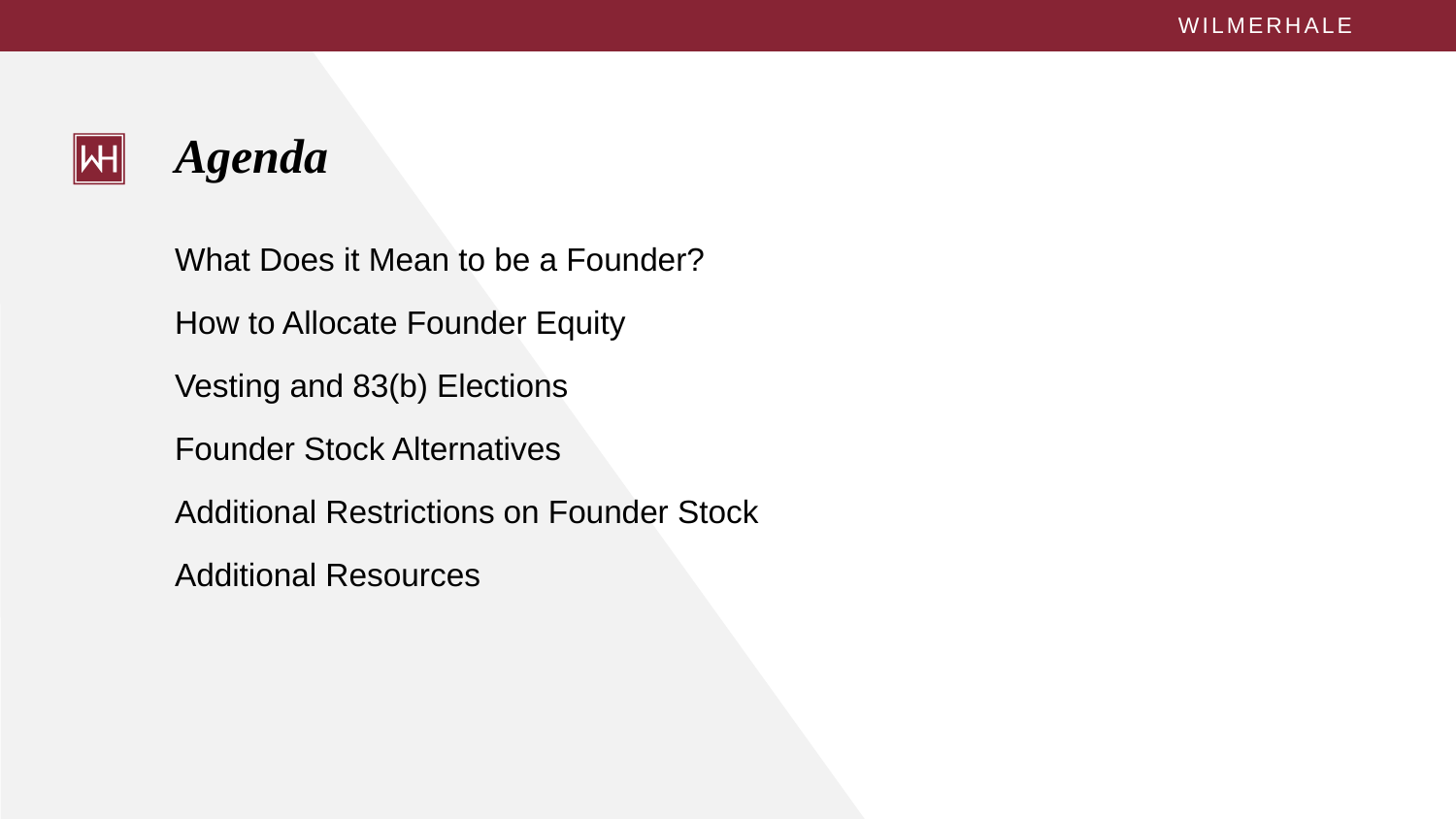## WH

## *What Does it Mean to be a "Founder"?*

- No legal significance to the title "Founder"
- Nonetheless, the title "Founder" is extremely important and the relationship between Founders is critical
- Who should be a Founder, and how many Founders should your Company have?
- The roles of the Founders should be clearly established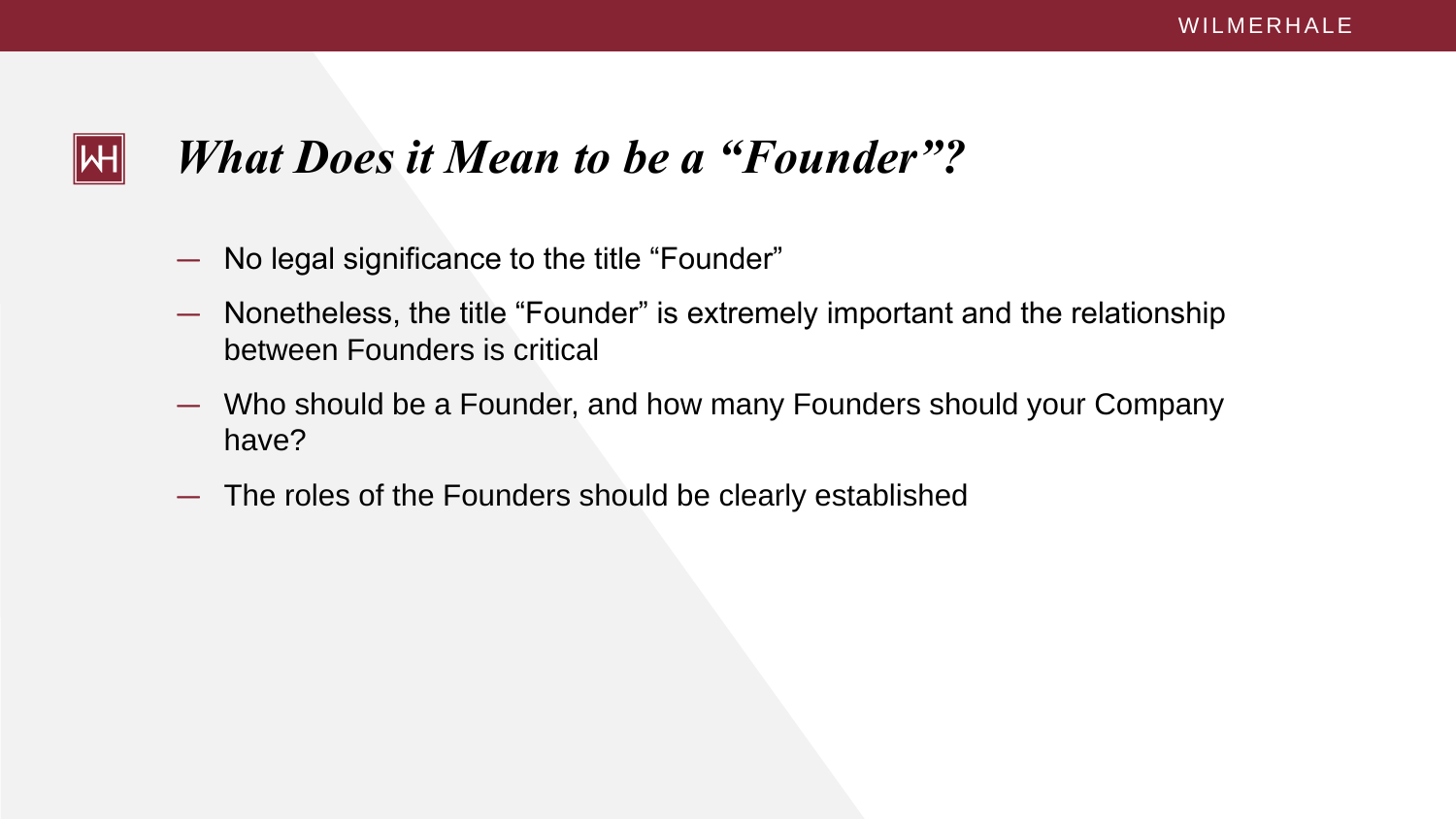

*Who is a "Founder"* 



This chart was generated via CompStudy's online reporting platform (2016, US)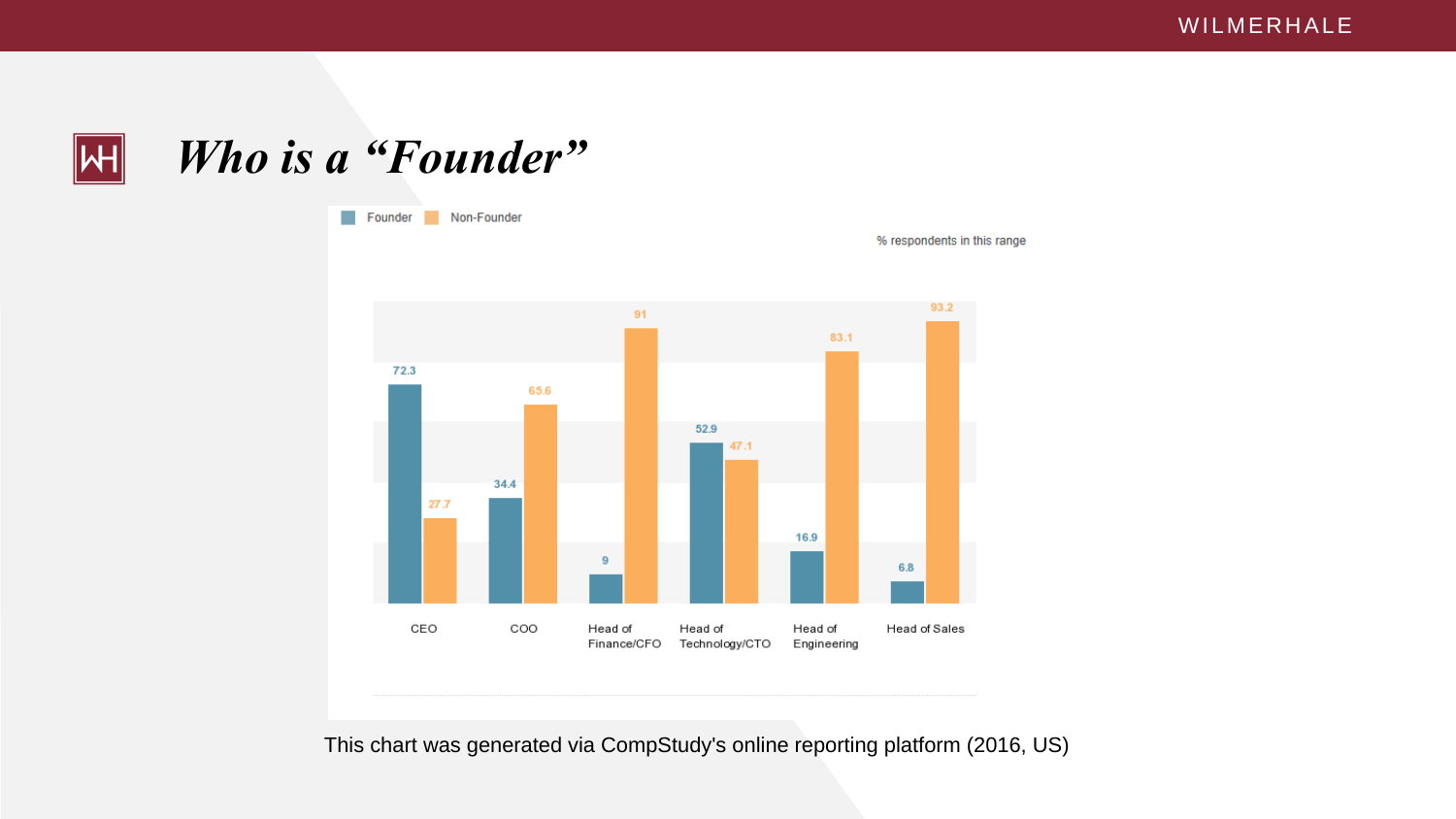## ΝН

## *How to Allocate Founder Equity*

First Let's Look at the Typical Initial Capitalization of a Company

- 10M shares of authorized Common Stock
- Initial Founders will divide the majority of the initially outstanding common stock
- Allocate 10-20% of the authorized shares to an Equity Incentive Plan for issuance to future employees, consultants and advisors
- Consider whether to allocate all authorized shares up front, or reserve some of the authorized shares for issuance later
	- Not all of the authorized shares have to be issued up front
	- Consider whether you will need to reserve equity for additional founders, collaborators or licensors
	- Industry practice may impact your initial allocations
- Authorized shares can be changed with board and stockholder approvals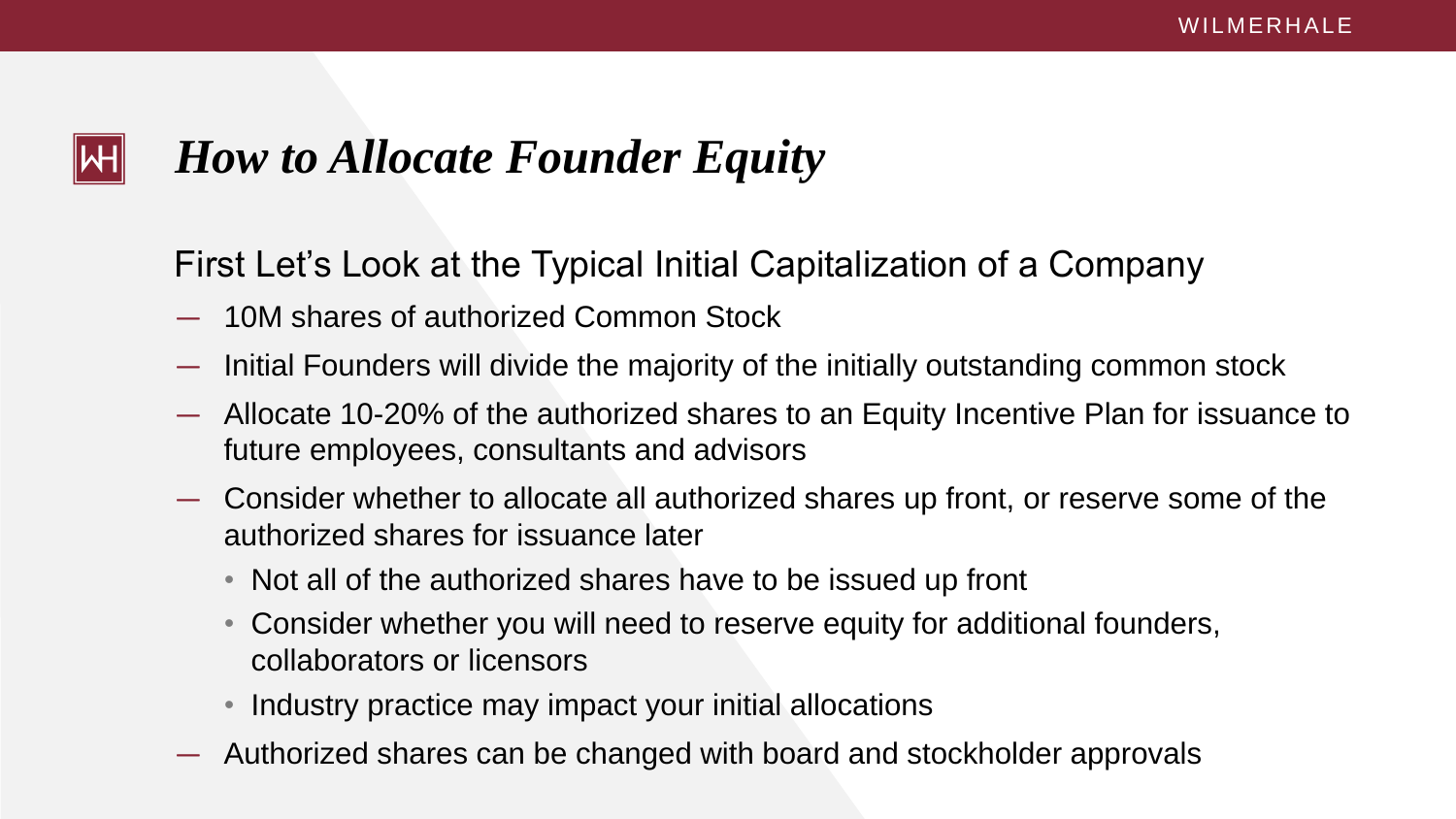## *How to Allocate Founder Equity*

Next, Let's Figure Out How Many Shares Are Allocated to each Founder

- Beware of automatically splitting stock ownership equally; assign a relative weight to each Founder's prior efforts and anticipated future contributions
- Honestly assess:
	- how to credit each Founder for his/her initial contributions (ideas, inventions/IP, cash, etc.)
	- the roll each Founder will play in the company going forward (full time, part time, advisory, passive)
	- how each Founder may build value as the company matures (connections, experience, etc.)
- Remember that a great idea is a necessary first step, but it takes execution to build a successful business
- Go to Equity Calculator on www.wilmerhalelaunch.com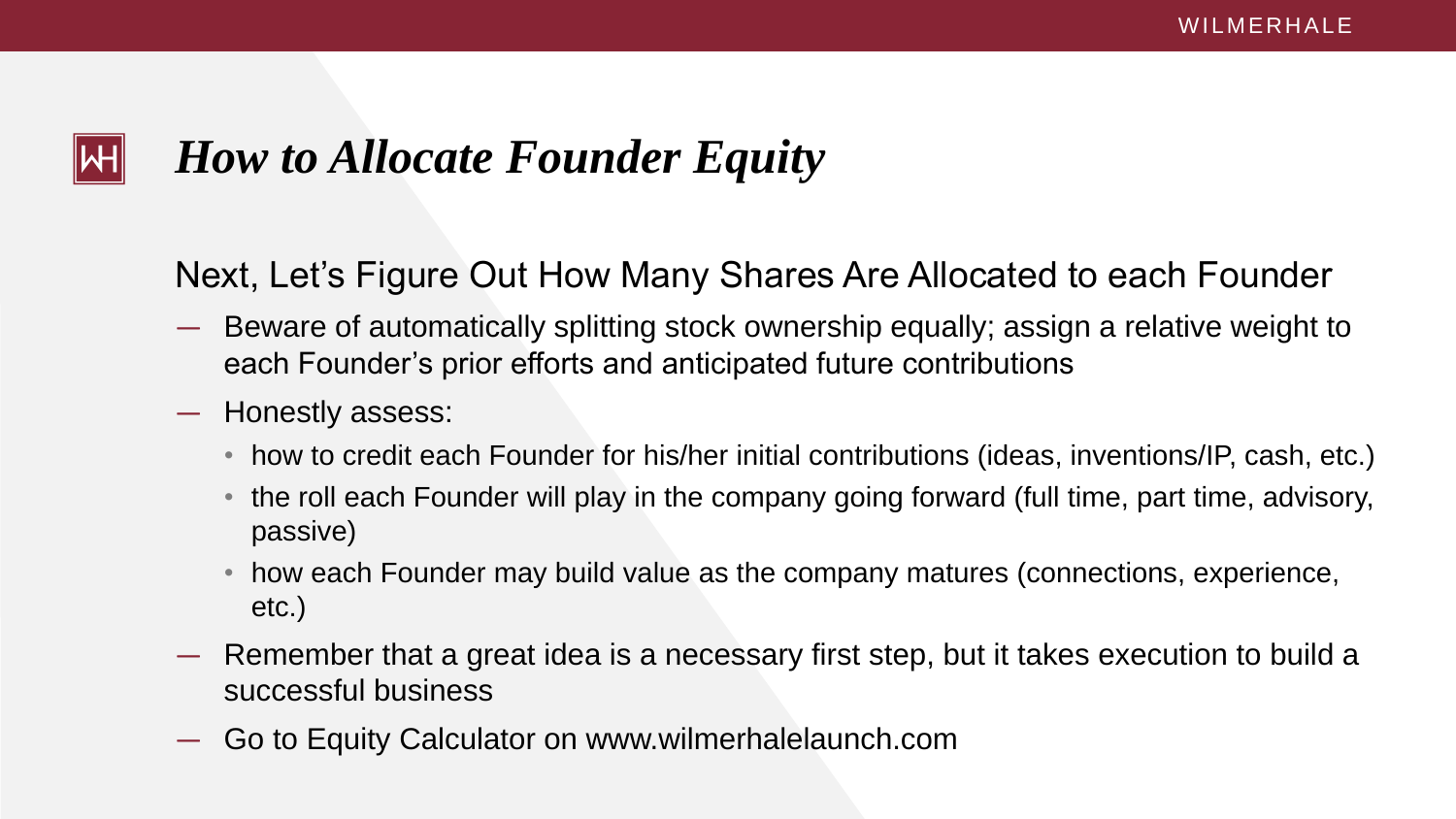- Vesting gives the company the right to repurchase unvested shares of Founder Stock at original purchase price
- Helps keep the interests of Founders aligned and ensure that Co-Founders' equity better reflects actual contributions
- Investors expect Founder vesting terms to incentivize Founders to maximize value of shares over a number of years
- Typical vesting schedule lasts 4 years
	- One year cliff of 25%, three year vesting thereafter
	- Four year monthly (or quarterly) vesting with no cliff
	- Variations:
		- Upfront vesting to reward "effort to date"
		- Milestone based—must be clear and easy to determine whether the milestone is achieved
		- Short term vesting schedule—incentivize/reward for expected limited engagement
- Consider acceleration terms



## *Vesting: Overview*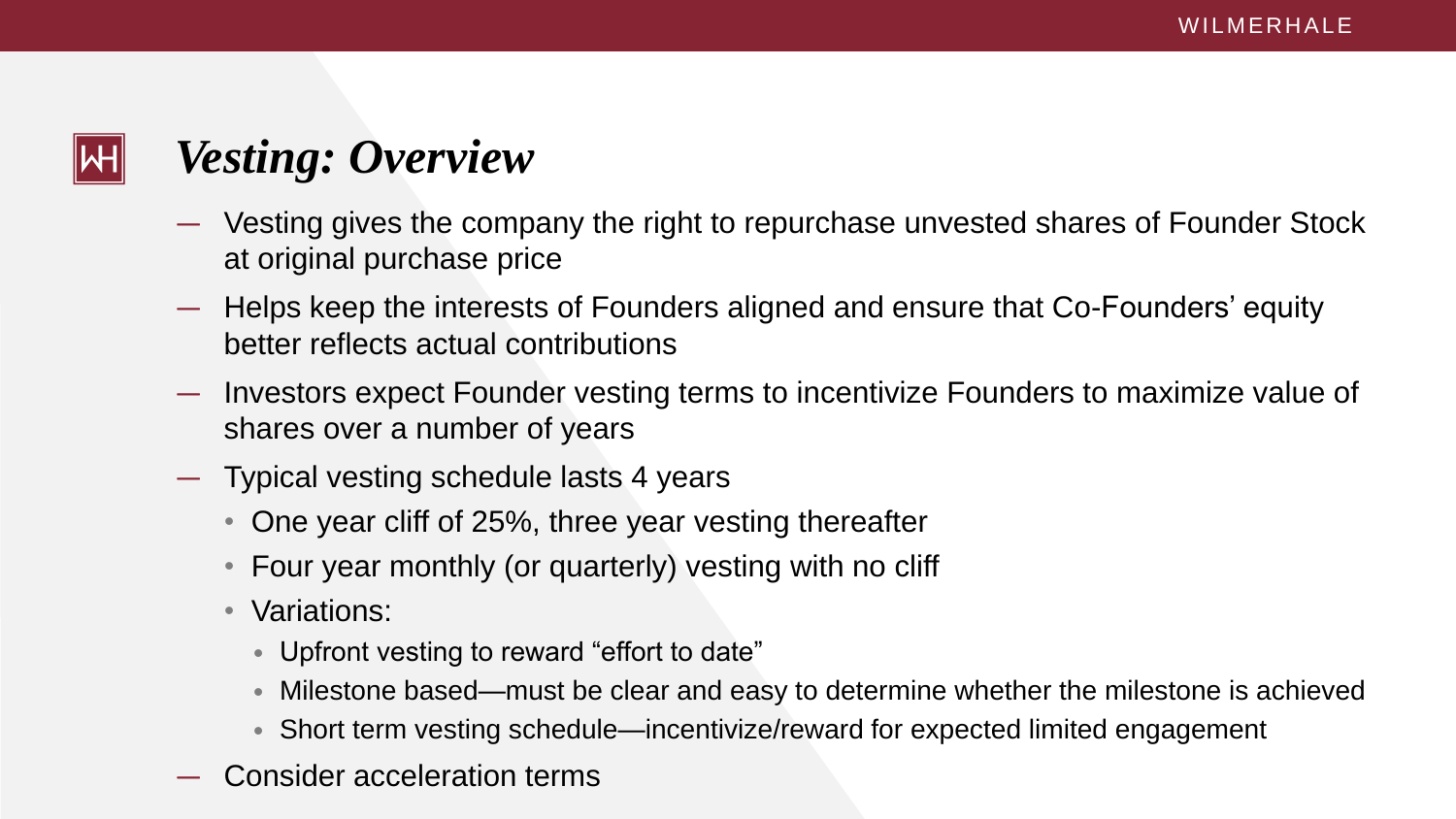

## *Vesting: Acceleration*

- Single Trigger: Accelerated vesting upon change of control or upon termination without "cause" or with "good reason" – less common
	- Creates a misalignment with a potential acquirer who may be unwilling to buy Company unless Founder(s) stays on
	- Investors do not want Founder(s) to be able to hold up potential sale
	- Usually for advisors to Company whose role is to help Company get to an exit
- Double Trigger: Accelerated vesting upon both a change of control and termination by Company for other than "cause" or by Founder for "good reason"
	- More common for founders and employees

Vesting Acceleration: Single- or Double-Trigger Acceleration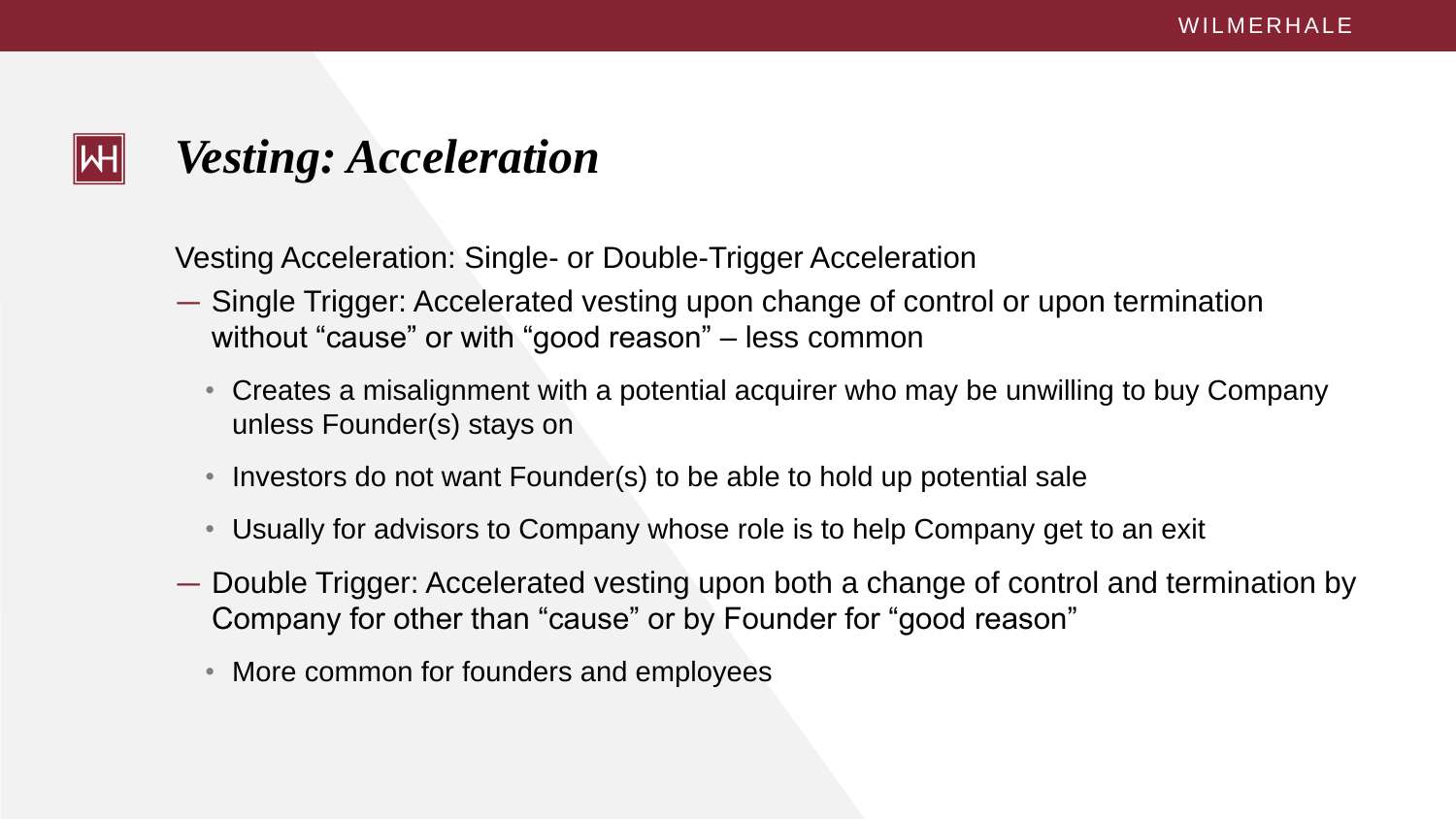- Founders typically file 83(b) elections when issued restricted stock and paying fair market value for stock
- Without making election, Founder may have taxable income as stock vests
	- Difference between fair market value of shares that vested and the price paid for such shares
- With election, taxed on difference between fair market value of all unvested shares at time of grant and the price paid for such shares
	- No tax payment when price equals fair market value
- Within 30 days of Board approval of issuance
- Consult a tax advisor (personal tax matter)



## *Vesting: 83(b) Elections*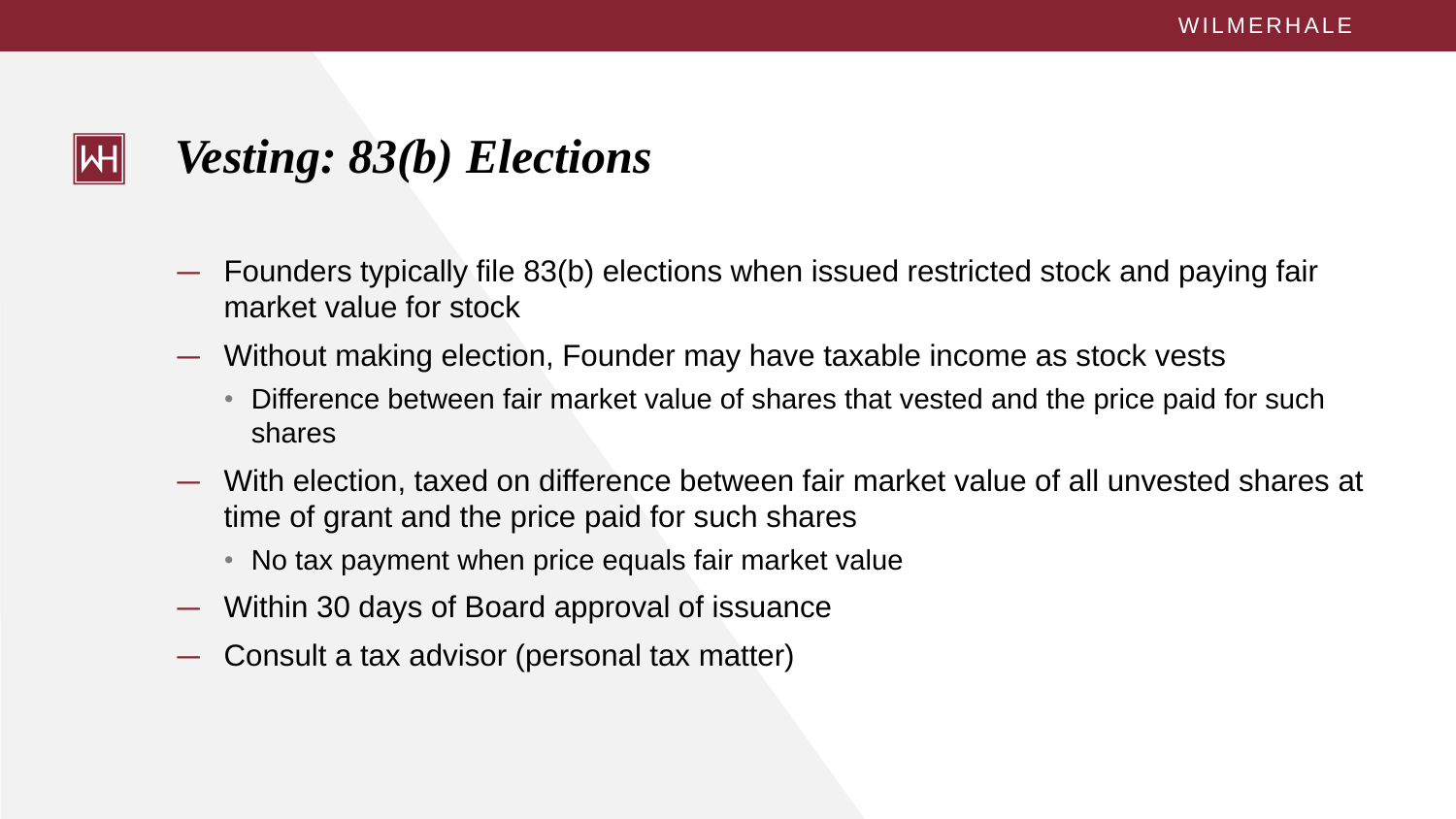

### *Founder Stock Alternatives*

- Dual class voting stock
	- Class A and Class B Common Stock
	- Different voting rights for each class
- Super voting stock
	- For example, a single stock can have 100x voting rights
	- Helps Founders retain control

Control based:

Liquidity based: Series FF Preferred Stock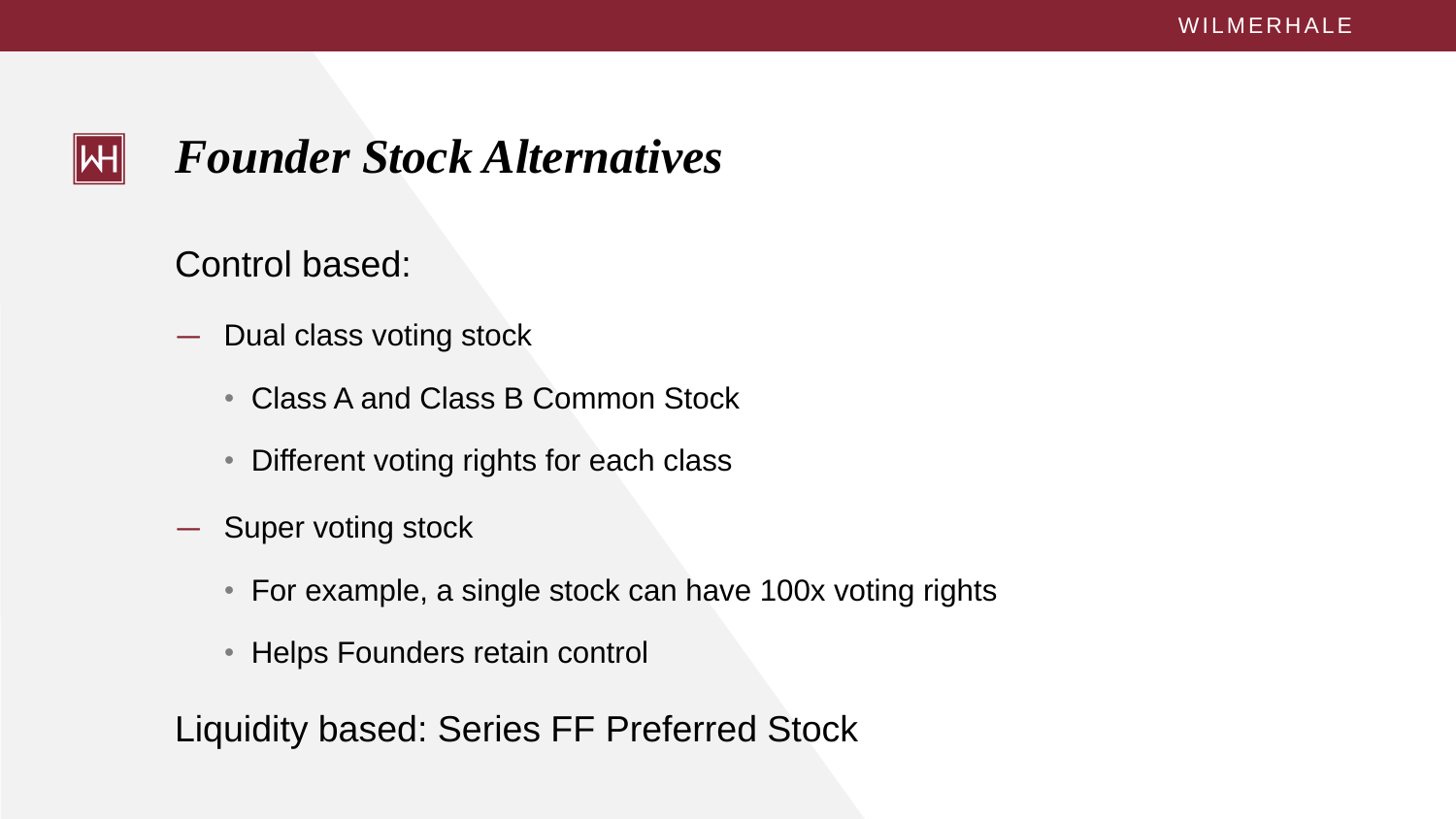- Vesting and other terms set out in a Restricted Stock Agreement—signed when Founder's stock is issued
- Company Right of First Refusal
	- If Founder wishes to sell stock to a third party, Company has the right to purchase the stock on the same terms as those offered by third party
	- Likely to be expanded as part of an investment transaction
- Lock-up
	- Founder agrees not to sell shares during a specified period following an IPO
	- Typically 180 days
- Voting Agreements
	- Typically put in place as part of an investment transaction
	- Governs election of directors and voting of Founder Stock
	- "Drag Along" provisions

## *Additional Restrictions on Founder Stock*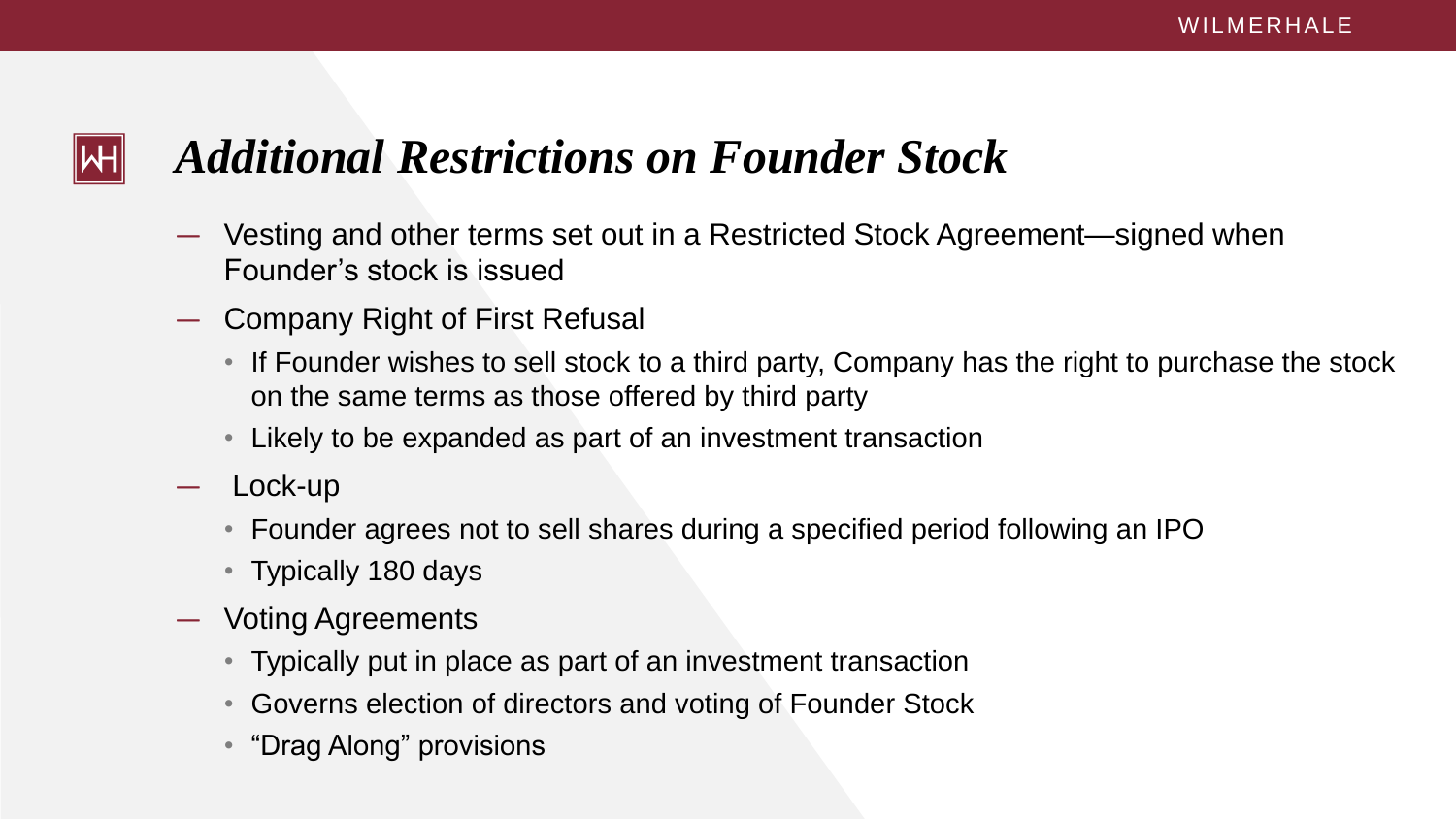## *Founder Equity Do's and Don'ts:*

ΝН

- **Do** address the hard decisions early on and resolve issues quickly.
- **Do** understand the roles of each Founder and their relative future contributions to the Company's success
- **Do** consider future dilution of Founder equity
	- Reserve option pool (10-20%)
	- Positive impact of dilution: additional capital, investment capital, IP
- **Do** subject Founder equity to vesting and right of first refusal in favor of the Company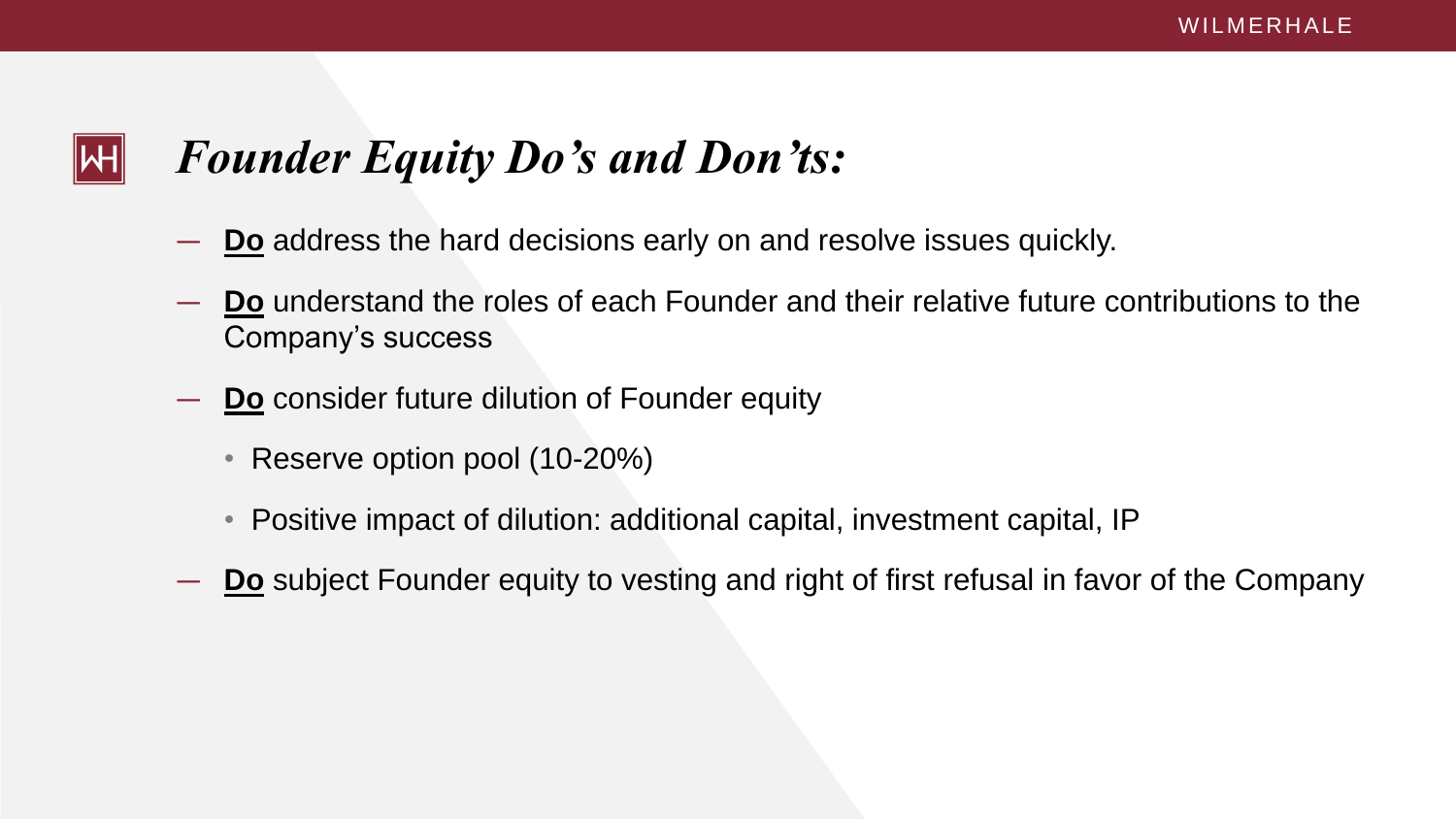## *Founder Equity Do's and Don'ts:*

- **Don't** wait too long to issue Founder equity
- **Don't** overcomplicate your cap table

WH

- **Don't** over value past contributions
- **Don't** over-allocate equity to non-active Founders
	- By way of example, Y Combinator will not invest in a company with a non-active Founder holding more than 10% of the Company)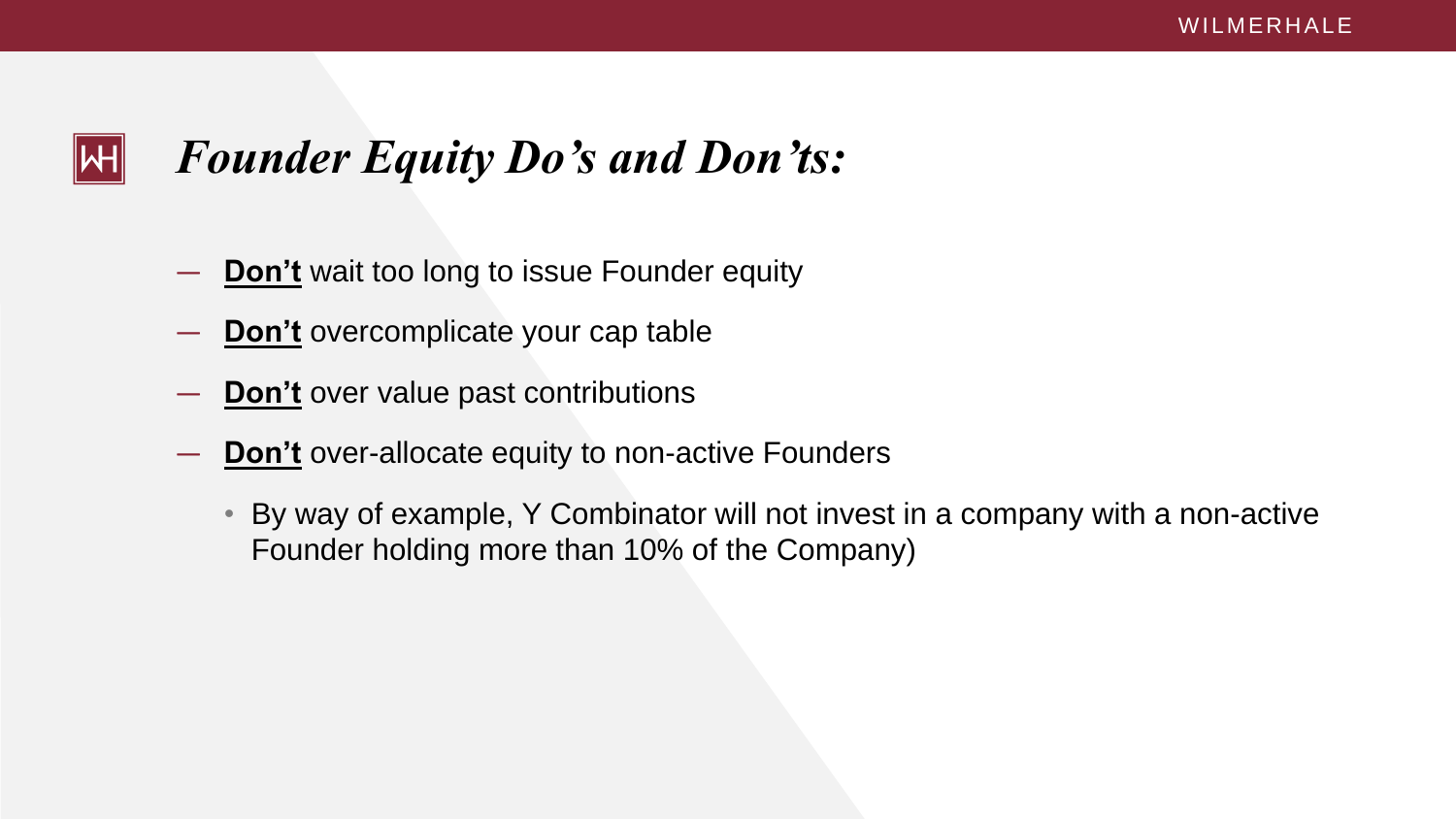## *Additional Resources*

- A website full of vital information, tools and connections needed to position entrepreneurs and startups for success
- Draws on expertise of WilmerHale's extensive team of lawyers practicing in areas critical to emerging companies in various stages of growth
- Features a growing library of video insights from lawyers, investors and other experts
- Allows entrepreneurs and investors to build knowledge, research topics with everyday impact and connect with dedicated lawyers
- Contains Document **Generator**



### For more information visit WilmerHaleLaunch.com